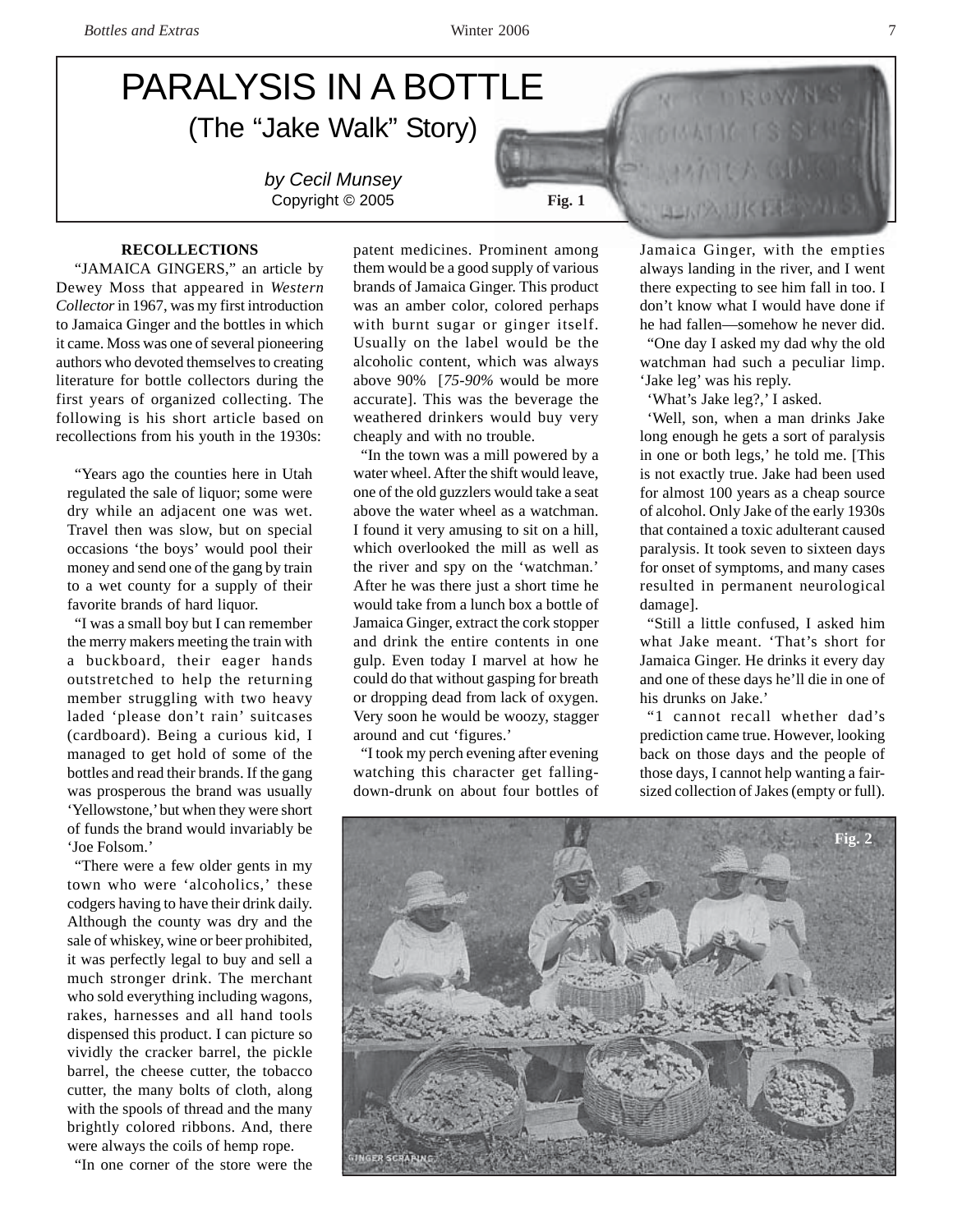

"They were not large bottles and were almost always aqua, and the names embossed in the glass are interesting. Many makers of sarsaparilla, whiskey and patent medicine also produced and sold Jamaica Ginger. The earlier Jakes are crude, many with short tapering collars. The old 'F. Brown's Ess of Jamaica Ginger' with a pontil scar is very much desired. The tapered collar on these is so much more attractive than the newer square collared F. Brown's.

"Perhaps Jamaica Ginger did some good when properly used. In our house it was used as a toddy greatly reduced with water and sweetened with sugar

for the relief of stomach cramps and colds, administered at night before retiring and again in the morning. The more temperate families used similar toddy but made from ground ginger root and other spices with no alcoholic content.

**4**

"Some seasoned drinkers often used Jake for 'sobering up' ['hair of the dog']; how one could 'sober up' on a 90% alcoholic drink is beyond me, but that's the way it goes.

"My collection—well, it's relatively small when you consider the number of Jakes available, but that means its always challenging and rewarding to find a maverick."

## **Jake**

The Pure Food and Drugs Act of 1906 had in effect guaranteed neither pure food nor pure drugs. It required only honest labeling. If a patent medicine contained morphine, opium, cocaine, heroin, alpha or beta eucaine, chloroform, cannabis indica (marijuana), chloral hydrate, acetanilide, or

alcohol, the label had to say so.

Jake was the alcoholic "essence" of Jamaica ginger, extracted from the pulverized root and closely resembled the standard pharmaceutical preparation "Tincture of Ginger" described in the *United States Pharmacopoeia* (U.S.P.). It was one of several thousand dubious but generally harmless patent (proprietary) medicines that Americans had been relying on for over a century. It was a pale orangeto-amber concoction usually packaged in a small glass bottle, and promoted as a carminative, headache cure, a remedy to treat catarrh, flatulence, "late menstruation" and other real or imagined illnesses. Because it averaged 80% alcohol (160 proof), a small bottle packed the kick of four jiggers of whiskey. Priced at *25* to *35* cents, it was readily available in local drugstores, groceries, and even dime stores; and anyone, including preachers and schoolmarms, could slip the little flat aqua or clear glass bottle into a pocket for a discreet nip at home or away. Common "drunks," however, might take a bottle into the store's back room, which many Jake sellers kept as low-rent speakeasies, mix the Jake with Coca-Cola or some other

mixer and have their own furtive little party.

 Jamaica ginger bottles, easily recognized by shape, label, and embossing were available in hundreds of different brands and are sought by today's collectors. Most are considered common and generally not expensive, but they do represent an interesting period in American social and health history. A random photographic selection of Jamaica ginger bottles is shown throughout this article.

The Volstead Act, also known as the National Prohibition Act, went into effect February 1, 1920 to further define exactly what was prohibited by the just ratified 18<sup>th</sup> Amendment. It turned every state dry, but banned only *beverage* alcohol. Essence of Jamaica Ginger and other alcoholic "medicines" originally were exempt from the ban. By 1925, however, in the face of widespread use of Jake as an intoxicating beverage, the Treasury Department had ruled that it could be sold over the counter only if the ginger root

extractives (oils and resins) were increased to twice the previous level. At this concentration the tincture became extremely unpalatable unless diluted; and illicit preparations began to appear on the market to sidestep the restriction. Although labeled as conforming to official specifications, these misbranded products were actually adulterated, substituting molasses, glycerin, castor oil, and other additives for much of the oleoresin of ginger, thus greatly reducing the strong pungent taste.

The economics of National Prohibition by *1930,* eleven years after it started, homed in on the urban and small-town poor. Affluent cityfolk could buy bonded liquor from Canada; backwoods hillbillies often had access to stills, but low-income townsfolk drank what they could get rubbing alcohol, hair tonic, doctored antifreeze. These desparate people were referred to as "rummies," "stewbums," "boozegobs," "hooch histers," or simply "drunks." Some would take Three-in-One shoe polish and strain it through a powder

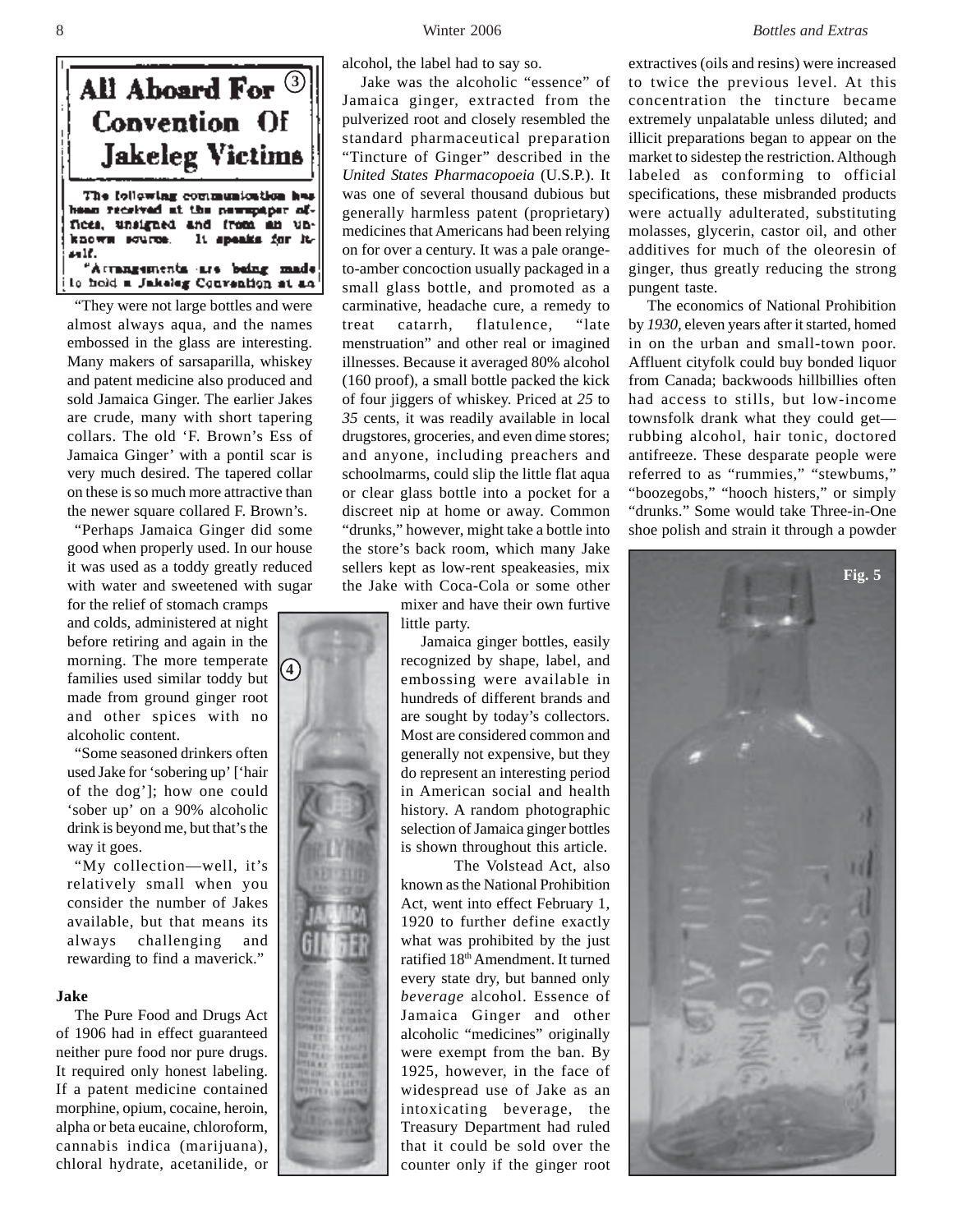muff, "... it would be just as clear as water," according to one writer. It was not uncommon for foolhardy drinkers to filter Sterno ("canned heat") through bread to separate-out most of the ingredients except alcohol. Songwriter Tommy Johnson wrote *"Canned Heat Blues"* in 1928 to commemorate that particular activity. What many drinkers really preferred, however, was "Jake."

# **The Paralytic Epidemic**

In early 1930, a strange new paralytic plague with symptoms similar to anterior poliomyelitis began to be reported in the American South and Midwest. Victims of the disease developed numbness and pain in their legs, followed by muscle weakness, and finally paralysis with foot drop. Although fatalities were unusual, recovery was slow and many cases would result in permanent neurological damage and longterm disability. It also caused impotence.

The name of the first person to come down with Jake Leg is lost to history. On February 27, 1930, a man staggered into



Reconstruction Hospital in Oklahoma City. The patient's feet dangled like a marionette's, so that walking involved swinging them forward and slapping them onto the floor. Within a few days - in the East, the South, and the Midwest - many other men began to exhibit the same rubberlegged gait. Worcester, Massachusetts reported fifty-five cases; five hundred cases practically overnight in Wichita; six hundred and ninety were reported in Topeka; a thousand in Mississippi. William G. Shepherd described the malady in *Collier's Weekly* this way:

"The victim of 'Jake paralysis' practically loses control of his fingers. The feet of the paralyzed ones drop forward from the ankle so that the toes point downward. The victim has no control over the muscles that normally point the toes upward. When he tries to walk his dangling feet touch the pavement first at the toes, then his heels settle down jarringly. Toe first, heel next. That's how he moves. 'Tap-click, tap-click, tap-click, is how his footsteps sound. The calves of his legs, after two or three weeks, begin to soften and hang down; the muscles between thumbs and index fingers shrivel away..."



One of the first newspaper stories about the epidemic was headlined, "The Worst Has Happened." A one-paragraph story in the Topeka *Daily Capitol* exclaimed, "Emporia, the Athens of Kansas, has 'Jake leg.' " Newspapers across the country came up with other nicknames for the ailment: "Jake walk," "jakeitus," "jakeralysis," "gingerfoot." The mystery plague afflicted Johnson City, Tennessee particularly hard. According to writer Dan Baum in *The New Yorker:*

*"*It was discovered that numerous people had bought some Jake in Johnson City at a roadside store run by a man named Will Kite and his daughter. The Kites denied that their Jamaica ginger extract had caused the illness. They pointed out that the bottles were all labeled 'United States Pharmacopoeia 70% alcohol.' Because it was labeled so and carried a governmental certificate, it couldn't be the cause of the illness, the Kites argued. They backed up their beliefs by openly consuming the Jake in the store. The Kites continued to operate the store for a time. This was accomplished with

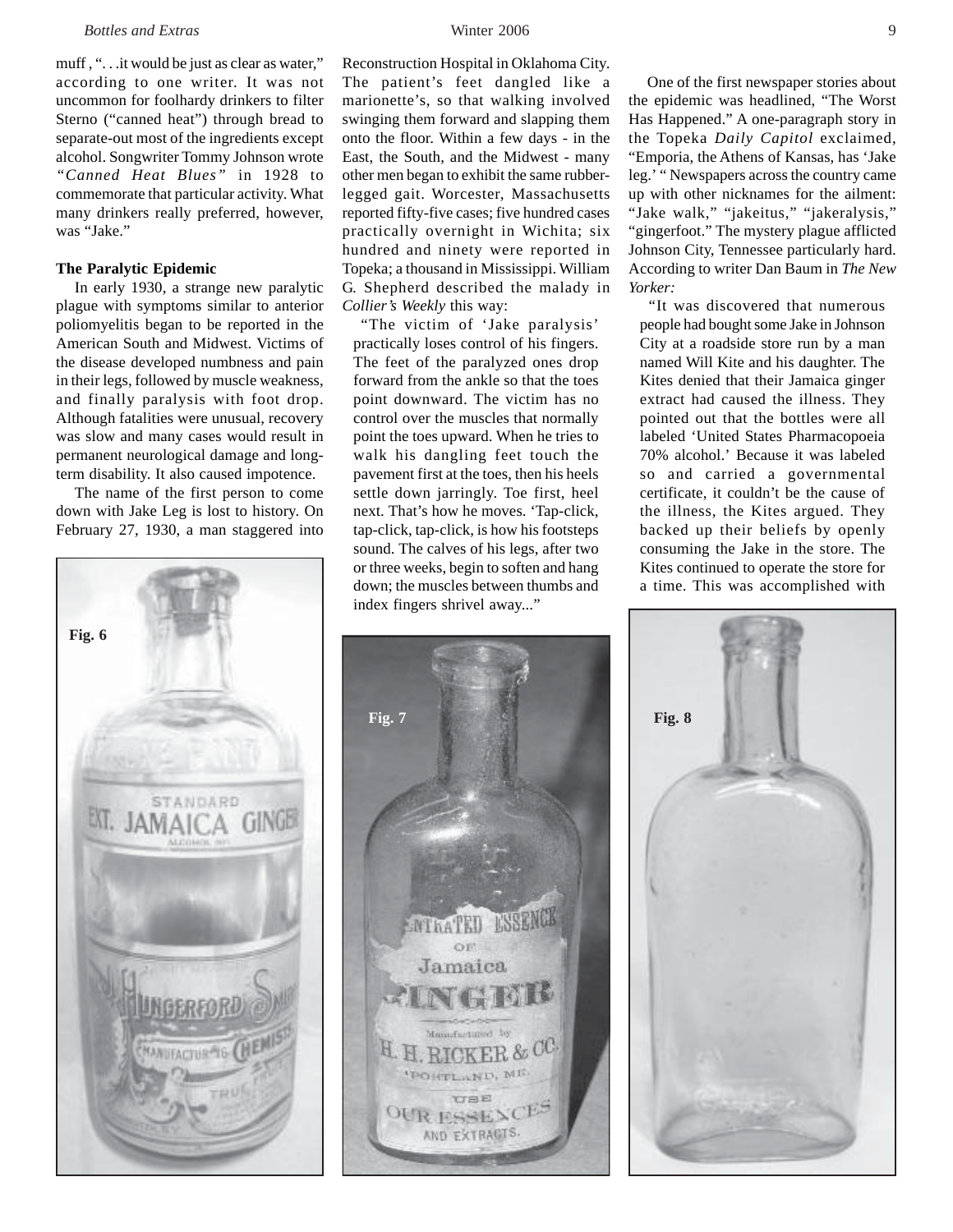10 Winter 2006 *Bottles and Extras*

difficulty because they both had to crawl on hands and knees from the back rooms of the store to the counter to wait on customers."

Once Jamaica ginger was established as the culprit, there was no escaping the eventual accusation that victims had brought the affliction upon themselves. *"God is handing out a redflag as a danger sign to those who violate His law,"* thundered Dr. C. K. Wingo, one of the two ministers of the Munsey Memorial Methodist Church in Johnson City during the period 1928-32.

The first person to record a connection between Jamaica ginger and the paralysis that caused the foot-flopping gait may have been Ishman Bracey, the black blues singer and songwriter who recorded "Jake Liquor Blues" in March 1930 at Grafton, Wisconsin. None of the contemporary news or medical accounts mentioned what appears to have been the disease's most embarrassing consequence; but Bracey relates in his song, *"It's the doggonest disease ever heard of since I been born. You get numb in front of your body, you can't carry any lovin' on."* Other references by Bracey were to "limber leg" or "limber trouble," both of which suggest that Jake Leg often caused impotence.

Dr. John P. Morgan, a professor at the City University of New York Medical School who called himself a "pharmacoethnomusicologist," was a lover of early American vernacular music and collected a number of songs about the Jake leg or the Jake walk. A typical example is *The Jake Walk Blues,* written by brothers Austin and Lee Allen, recorded May *5,* 1930 in Memphis. It is estimated that the original release of the song sold over 20,000 copies.—

The Jake Walk Blues

*I can't eat, I can't talk*

*Been drinkin' mean Jake, Lord, now can't walk*



*Ain't got nothin' now to lose Cause I'm a Jake walkin' papa with the Jake walk blues.*

*Listen here papa, can't you see You can't drink Jake, and get along with me*

*You're a Jake walkin' papa with the Jake walk blues*

*I'm a red hot mama that you can t afford to lose.*

*Listen here daddy, while I tell you once more*

*If you're gonna drink Jake don't you knock at my door*

*Listen here mama have to call your hand I'm a Jake walkin*' *papa from Jake walk land.*

*I'm not good lookin' and I'm not low down I'm a Jake walkin papa just hangin' around Now I've made this song and it may not rhyme*

*But I'm a Jake walkin' papa just havin' a good time.*

*My daddy was a gambler and a drunkard too*

*If he was living today he'd have the Jake walk too*

*When I die you can have my hand Gonna take a bottle of Jake to the promised land.*

*Now I'm feelin' kinda drunk, brother Be a wearin' Jake socks after awhile You know they call them iron socks\* You know, l bet you don't know one from the other, brother, which is the other?*

\*braces

[Other Jake-based songs are listed in the



Appendix].

It is estimated that during 1930-1931, some thirty to forty thousand people were affected, many ending up in poorhouses, county farms, veterans' homes or similar places.

# **"Who Dunit?"**

The Jake leg epidemic broke out just after the infamous stock market crash of 1929 and before full effects of the Great Depression were really felt in America. In those years government was small, regulations were skimpy, enforcement was almost an afterthought, and product-

| Appendix                      |                    |                                  |
|-------------------------------|--------------------|----------------------------------|
| Jake-Based Songs of the 1930s |                    |                                  |
| Date                          | Writer             | Song                             |
| 1928                          | Lemuel Turner      | "Jake Bottle Blues"              |
| 1930                          | Allen Brothers     | "Jake Walk Blues"                |
| 1930                          | Ray Brothers       | "Jake Leg Wobble" - instrumental |
| 1930                          | <b>Byrd Moore</b>  | "Jake Leg Blues"                 |
| 1930                          | Ray Brothers       | "Got The Jake Leg Too"           |
| 1930                          | Narmour and Smith  | "Jake Leg Rag - instrumental"    |
| 1930                          | Tommy Johnson      | "Alcohol and Jake Blues"         |
| 1930                          | Ishman Bracey      | "Jake Liquor Blues"              |
| 1930                          | Mississippi Sheiks | "Jake Leg Blues"                 |
| 1930                          | Daddy Stovepipe    | "Jake Leg Blues"                 |
| 1933                          | Asa Martin         | "Jake Walk Papa"                 |
| 1934                          | Willie Lofton      | "Jake Leg Blues"                 |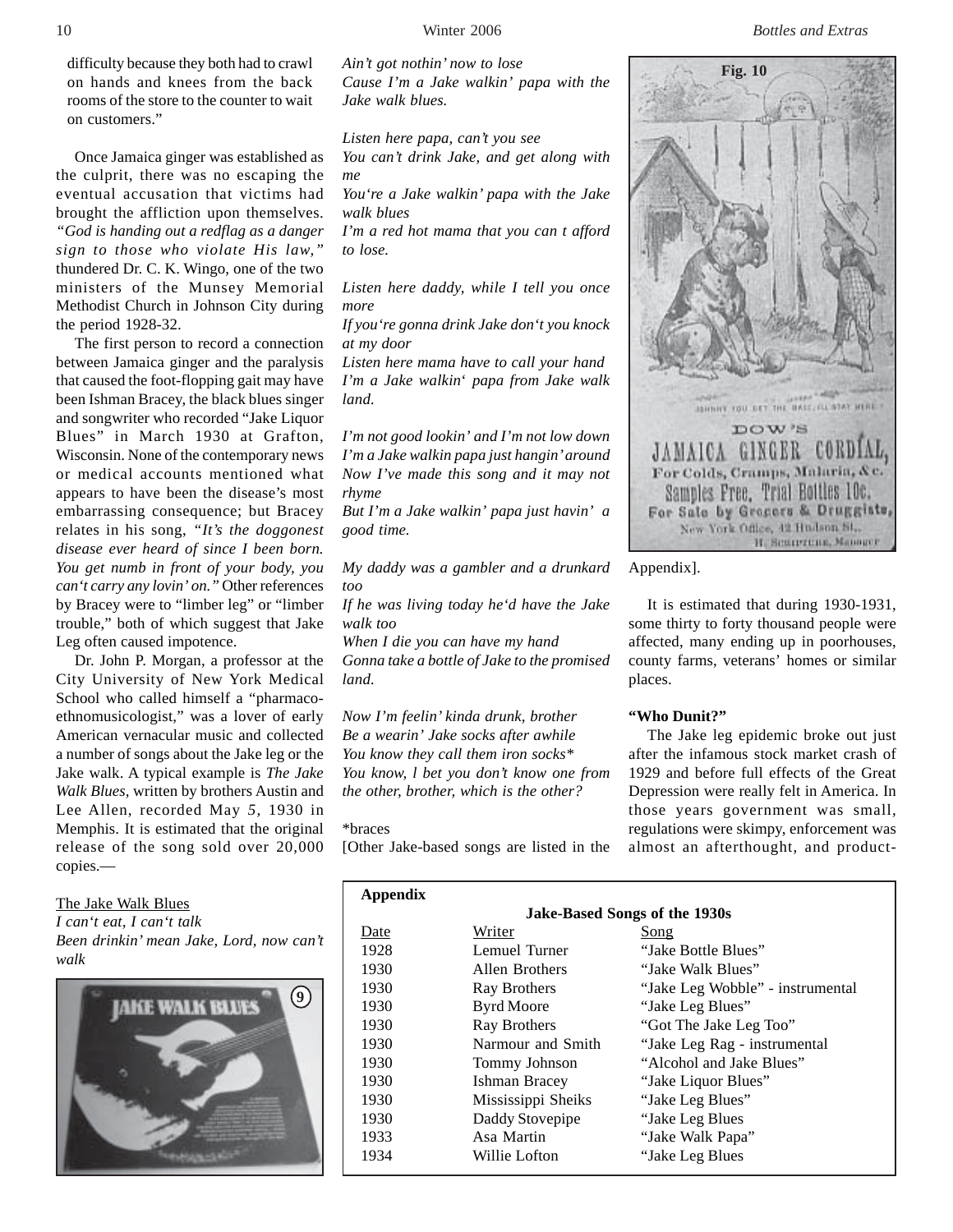### *Bottles and Extras* 11 **11 Winter 2006** 11

liability was yet to be invented. The Agriculture Department's small Food, Drug and Insecticide Administration policed drug standards, but the idea that the federal government should play a role in fighting Jake leg was hardly even discussed. There were no Centers for Disease Control such as we have today; and as the affliction spread across the land many theories were proposed to explain the cause. Most centered on contamination of Jamaica ginger.

The National Institute of Health (newly created out of the Public Health Service's Hygienic Laboratory) was as poorly funded as the Agriculture Department. Its annual budget was less than a million dollars and it had only twelve PHS physicians on its staff. One of the doctors was Senior Pharmacologist Maurice I. Smith, who in early 1930 decided that he needed to get his hands on a sample of poisoned Jake so it could be analyzed.

It wasn't an easy task.

As word of the epidemic spread, storekeepers, fearful of prosecution, removed Jake from their shelves. More than once, like today's bottle collectors, Smith had to recover bottles from cesspits and outhouse privies. He found his first samples in Findlay, Ohio and sent them to Washington where tests were performed by Bureau of Industrial Alcohol chemists. They soon identified the neurotoxic adulterant as tri-ortho-cresyl phosphate (TOCP)—a plasticizer formulated to keep

synthetic materials from becoming brittle, and commonly used in the manufacture of products such as lacquers, leather dopes, and airplane finishes. Only two companies made it: Eastman Kodak in Rochester, New York and the Celluloid Corporation of

Newark, New Jersey. The Treasury Department had ordered the doubling of bitter extractive solids in Essence of Jamaica Ginger to prevent people from getting any pleasure from drinking it as a beverage. Ignorant of the toxicity of TOCP, vendors used it to boost the total solids in Jake in a criminal effort to foil the government's assay.

Dr. Maurice Smith traveled to Cincinnati and to Johnson City, Tennessee to examine personally some of the victims of Jake poisoning. Jamaica Ginger extract was sold in Cincinnati under at least eight different brands and in Johnson City under at least four. Unfortunately for bottle collectors, history has not yet revealed a list of the brands of adulterated Jake. Dr. Smith wrote in *Public Health Reports*:

"Only a chemist of some ability could have thought of [using TOCP] and had there been anything known about the pharmacological action of this substance and the possible dire consequences, it is probable that it would never have been used and the disaster would never have happened."

Dr. John Morgan researched the problems of the Jamaica Ginger paralysis

> episode of the 1930s for twenty-seven years and made these comments in *JAMA*:

*"*Often these companies were not traceable, and all sellers involved had numerous names, mailing addresses, and fronts. In more than one state, a grand jury indicted one 'S. A. Hall' of Brooklyn as a conspirator in the traffic of adulterated Jake. This was a mail-drop office used by a Brooklyn seller and was so named because it stood next door to a Salvation Army installation."

 "Tens of thousands of mostly poor drinkers were afflicted with paralysis ('Jake leg') after

**FB THURRER &** consuming a cheap 'medicinal' liquor substitute that had been adulterated with an industrial plasticizing chemical for purposes of evading scrutiny by Prohibition enforcers. But when the mysterious outbreak of paralysis occurred there was no reason initially

to suspect that adulterated Jake had any

role."

The poisoned Jake samples obtained from privies and cesspits ultimately led investigators to Harry Gross and Max Reisman, two Boston brothers-in-law. Both of these men had been involved in shady businesses and known to law enforcement for years. It was 1928 when Gross and Reisman rented the third and fourth floors of a building in Boston, renamed their business Hub Products and went into fulltime production of Jamaica ginger extract. They shipped the Jake around the country in big barrels, which they filled at night and labeled "liquid medicine in bulk." After some complaints from customers about the quality of their Jake, and reassurance from Celluloid Corporation that TOCP was harmless, Hub Products bought a hundred and thirty-five gallons of it. That was enough TOCP to adulterate 432,000 bottles of Jake and to paralyze tens of thousands of people.

Gross and Reisman were charged with conspiracy to violate both the Prohibition Act and the Pure Food and Drugs Act. The charge of "conspiracy" was important because it qualified the offense as a felony and could lead to imprisonment. The owners of Hub Products were in violation of Prohibition laws because their Jamaica ginger extract was intentionally altered so that it could be consumed as a beverage rather than a medicine, a legal distinction usually impossible to prove. Most Prohibition-period Jake labels carried the